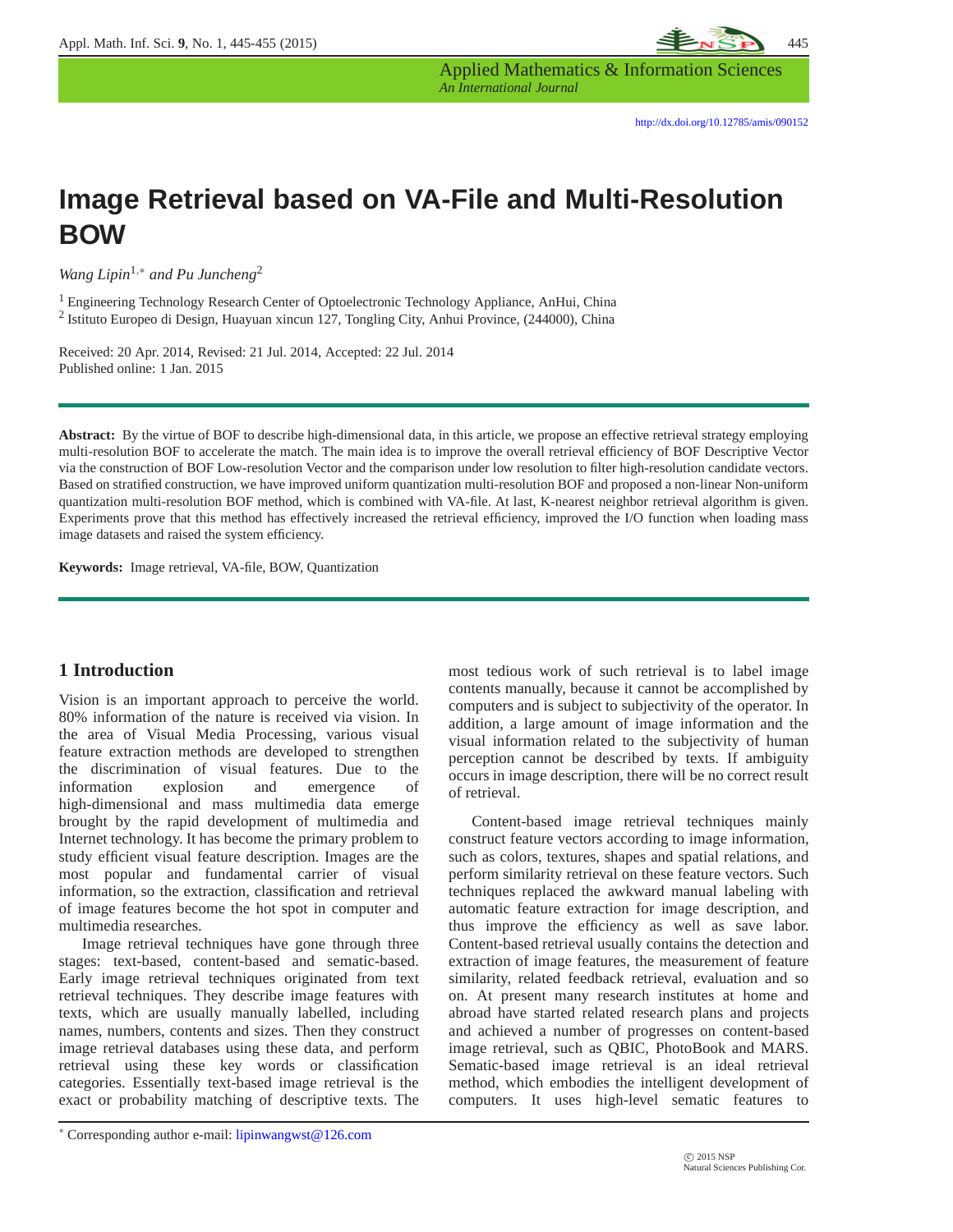intelligently describe images. The visual features used in content-based retrieval are low-level ones, and there is huge gap between these features to high-level semantic ones. To map low-level features to high-level semantic features, researches have forwarded three kinds of sematic extraction methods: knowledge-based, human-interacted, and extraneous information related. They form the mainstream of present semantic extraction. However, due to the limitation in the development of Computer Vision, Pattern Recognition and Image Understanding, there are many problems unsolved in semantic-based image researches and there is no satisfying approach for semantic-based retrieval. But it is undeniable that semantic-based image understand will become the focus in the image understanding area.

Simple image description is usually based on global features, such as colors, greyness values and textures. These features are easy to extract and calculate, but not effective under scalar variation and affine variation. Another descriptive method focuses on summarizing the features of local points which form local features of images. Such features are usually generated in the form of sets. The most representative one is Scale Invariant Feature Transformation (SIFT) algorithm proposed by David G. Lowe [\[1\]](#page-10-0). It features in a local feature description operator that is invariant to scalar, rotational and even affine changes. SIFT descriptive operator is a 128-dimensional vector, which carried the invariant local information of key points and has strong discrimination. But to describe an images, tens of hundreds key points need to be extracted, and the mass media data will further increase the burden of storage and calculation. Therefore, it is essential for scientific researches to decrease the complexity of the descriptive operators as well as intelligent analysis and efficient utilization of mass visual media data via semantic understanding. According to vision computation theories, the overall consideration on image local feature sets can effectively decrease the complexity of calculation. The ideas of overall description always employ statistic methods to process the information in local feature sets and construct high-dimensional descriptive vectors. Recently, many related researches have been carried out, and the most famous one is SIFT-based Bag of Words (BOW) Model. It has successfully phased ideas in Semantic Understanding into image processing. BOW regards local features of an image as visual words, constructs a coding library via clustering algorithms, and uses the frequencies of visual words in the library as the global feature of the image. Such idea makes it possible to describe an image with a high-dimensional vector rather than hundreds of operators. This has greatly reduced the complexity of the algorithms and served to phase a variety of high-dimensional vectors based ideas into image processing. The proposal of BOW has provided new approaches for image description, processing and semantic understanding. And the advantages of BOW ensure good performance in the area of image

classification. However, BOW brings the problem of over high dimension. Experiments have shown that low-dimensional BOW lacks discriminative capacity, and to maintain enough information, proper weighting methods are needed to generate high-dimensional BOW vectors, which is typically 2000∼4000 dimensional. This, however, brings a new problem: how to make sure the efficiency to search among mass high-dimensional BOW data. High-dimensional BOW retrieval is in essence a kind of high-dimensional data retrieval, which requires effective indexing for acceleration and proper similarity measurement.

In the area of multimedia research, images and videos play an important role. Before the proposal of SIFT by David G. Lower, global features such as colors, shapes, textures and greyness values were widely used. They were regarded indispensable in the area of image and video processing for a long time. However, they are variant to the changes in images and lights, which give way to local features. As a representative of local features, SIFT firstly detects features in the scalar space and confirms the locations and scales of key points. Then, it sets the primary direction of a key point as its direction feature to realize the independence of the operator to scales and direction. Each SIFT operator is a 128-dimensional vector. SIFT has brought researches on image description to a new level. Yanke and Sukthankar improved standard SIFT with histogram generated via smooth weighting. They used Principal Component Analysis (PCA) to quantize gradient blocks and construct low-dimensional PCA-SIFT [\[2\]](#page-10-1). Compared to standard SIFT, PCA-SIFT is more compact, unique and robust to transformation. The development of local features brings new problems the same time as it brings new approaches, and the rapid increase of data amount has become the bottleneck of such systems. Researchers have forwarded many strategies to accelerate the feature matching, for example in 1999 Gionis A et al. came up with Local Sensitive Hashing (LSH) [\[3\]](#page-10-2). LSH is mainly based on Hashing function. It projects high-dimensional data to a straight line using Random Projection and constructs Hashing function via the segmentation of this line. However, the application of LSH is always limited to main memory index and infeasible to mass data sets in external storage index. H. Lejsek et al. proposed NV-tree [\[4\]](#page-10-3) to high-dimensional mass vectors, which aim to construct external storage index for mass data sets. It constructs effective disk-based data structure which ensures satisfying nearest neighbor query with only one disk operation and high efficiency in processing mass high-dimensional data. In the area of image detection and recognition, more and more researches have studied local feature sets as a whole. In 2003, J. Sivic et al. were the first to propose the concept of Bag of Features [\[5\]](#page-10-4), which phased text semantic understanding into image processing. Afterwards, many further researches emerged on BOF construction factors, such as the extraction of BOF image blocks [\[6\]](#page-10-5), the description of feature [\[7\]](#page-10-6), the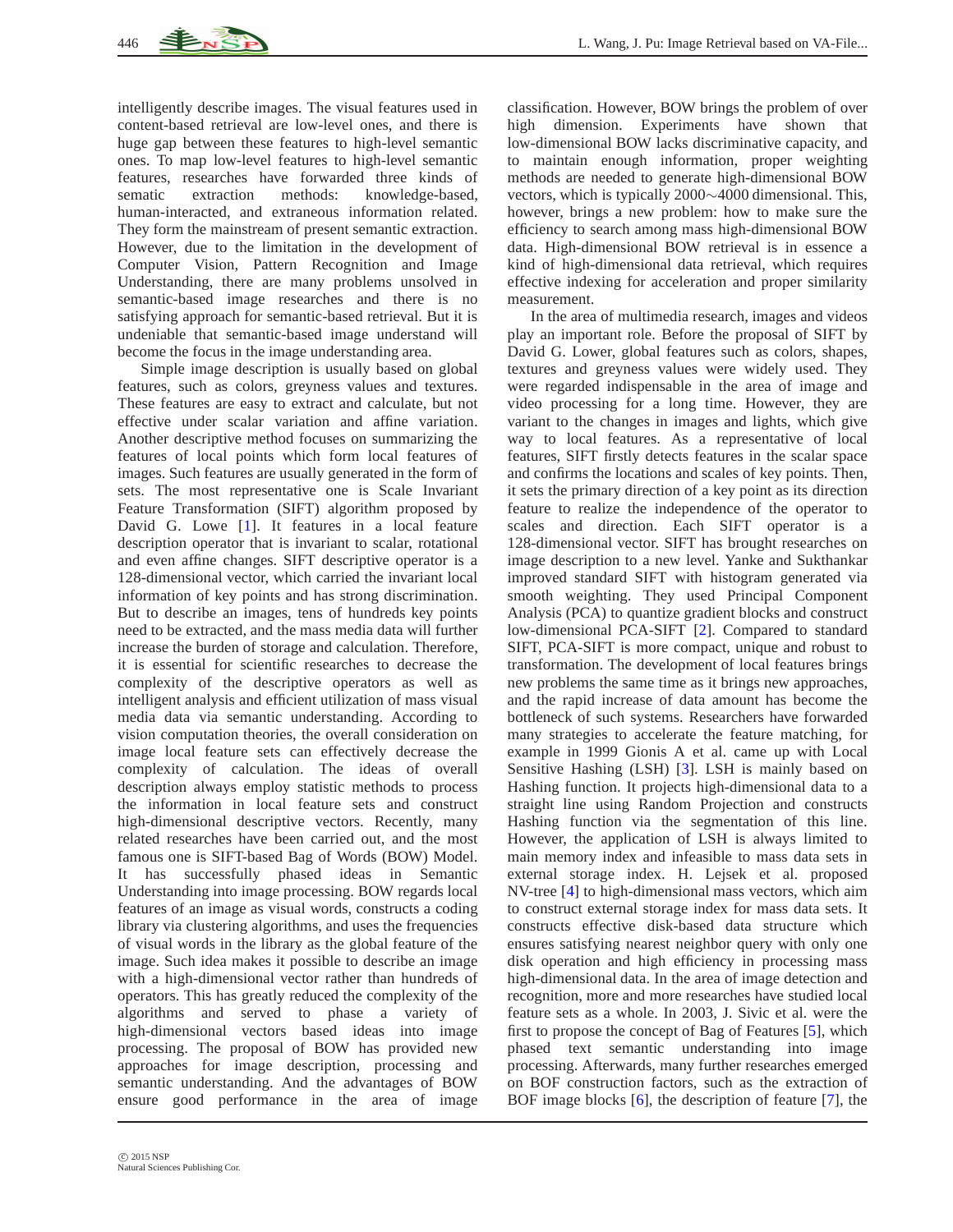

construction of BOF coding libraries [\[8,](#page-10-7)[9\]](#page-10-8) and the design of classifiers [\[10\]](#page-10-9). These researches aimed at improve the discrimination and efficiency of BOF. On the other hand, many algorithms and ideas are derived from BOF, such as: 1) Binary BOF, which is a simple method to compress BOF vectors. This method leaves out the frequency of visual words and its components simply show the existence of the corresponding visual words. Binary BOF performs commonly on small-scales, but it provides satisfactory descriptive and discriminative abilities on high-dimensional BOF vectors (more than 10,000 dimensions), meanwhile it keeps high calculation capacity. 2) Mini-BOF [\[11\]](#page-10-10). It firstly generates many small descriptive operators from the original BOF, which are called Mini-BOF vectors. Each Mini-BOF vector provides partial information of the original BOF and has its own indexing. Then the information returned by Mini-BOF vectors is merged via a distance expectation based fusion strategy. Compared to standard, this method is not only highly efficient but also costs only hundreds bits to describe an image. There are also many researches concentrated on image retrieval and classification based BOF, such as 1) Inverted File technique, which originates in text retrieval but has good performance on BOF-based image retrieval. The construction of inverted index file will effectively speed up the matching between target images and candidate images in the database. 2) PLSA [\[12\]](#page-10-11), which is an updated version of Potential Semantic Analysis. Through statistic ideas, it constructs s potential semantic layer between texts and words and fits this model via Expectation Maximization (EM) to get rid of synonyms and polysemants. P. Quelhas et al. [\[13\]](#page-10-12) introduced Potential Semantic Model into BOF and accomplished BOF-based Shot Detection Algorithm. On the basis of popular high-dimensional data indexing methods, we proposed stratified methods to construct multi-solution BOF. After multi-solution reconstruction on the original BOF, we filter out some high-resolution candidates under low-resolution and thus improve the overall function of BOF-based image retrieval. We also apply VA-file into the multi-resolution BOF structure to further reduce the I/O consumption of BOF structure during mass data processing, which improves the performance of the whole system.

# **2 Related works**

# *2.1 A. Descriptive features of images*

Image features consist of global features and local features. Global features describe colors, textures, shapes, greyness coexistence matrixes and so on. Colors are the pixel features of images or image regions, and all pixels in these regions contribute to the construction of features. Colors are invariant to rotation and translation, and insensitive to the changes in directions. Color features are

high-dimensional and not suitable for retrieval in large databases. Common color extraction methods are Color Histogram, Color Set, Color Distance and Color Clustering Vector. Texture features describe the surface of images via the statistics of multiple pixels. They cannot reflect the attributes of objects in images or obtain high-layer image contents. Textures are invariant to rotation and robust to noise, but the extraction of textures is greatly subject to the change of image resolution. Common methods of texture extraction are Feature Analysis on Greyness Coexistence Matrix, Geometric Analysis and Model Method. Shapes are features describing the shapes of the objects in an image. They can effectively retrieve via the key objects in images. However, such features lack complete mathematical models and become ineffective when the shapes of targets changes. Common methods to describe shapes are: Edge Feature Method, Fourier Shape Description, Geometric Parameter Method and Moment Invariance. The above features all provide global information and cannot reflect the object or local information.

Local features are those that discriminate a region from its neighboring regions defined by certain saliency criteria. They are usually related to changes in one or more image properties, and contain multiple forms such as points, lines and blocks. The typical procedure for local feature construction is: 1) search for a series of key points; 2) define a key region surrounding each key point; 3) extract and normalize the contents of key regions; 4) calculate local descriptive operators according to the normalized regions. Generally speaking, local features should bear sufficient descriptive and discriminative capacity to depict the image. They are always invariant to changes such as translation, rotation and brightness, which is an important strength against global features. Local features consist of two parts: key point detector and descriptive operator. These two techniques play important role in image-based 3D reconstruction, image database retrieval as well as object and location detection. Key point detector serves to select monitoring regions and key points in images and descriptive operator specify the surrounding regions of key points. The output of descriptive operator is a vector, which is invariant to common image changes and can be matched to other objects in the database according to certain similarity measurement and criteria.

The key point detector and descriptive operator are critical. In the area of computer vision, the researches on region detectors invariant to certain changes are well developed, the popular among which are detectors based on scale invariance and detectors based on affine invariance. Scale invariant detectors yield results that are invariant to scalar changes. Present methods are to search for local extremes in 3D spaces presented by (*x*, *y*, scale). The idea was proposed by Crowley and Parker in the 1980s. In scale invariant detectors the pyramid structures of images are often calculated via filters such as Gaussian Difference. When a pixel is a local 3D extreme and larger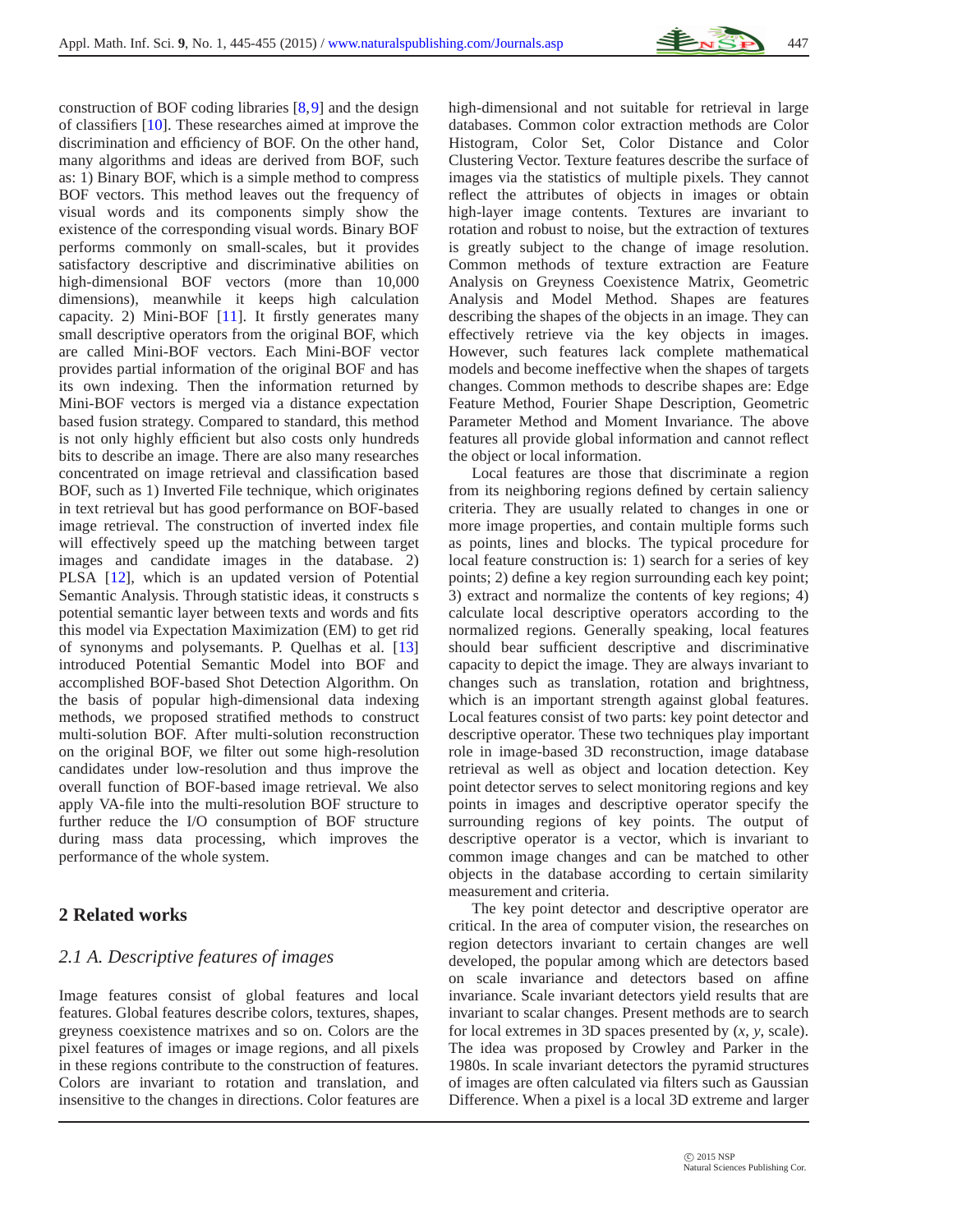than a given threshold, it is selected as a key point. The variation between different scale invariant detectors is often reflected by different expressions for scalar space description. The representatives of scale invariant detectors are LoG and DoG Detector.

Laplacian-of-Gaussian (LoG) Detector [\[14\]](#page-10-13) was proposed by Lindeberr as an algorithm to detect key regions via the detection of 3D maximum in LoG scalar spaces. The scalar space of LoG is constructed by the consecutive smoothing of high-resolution image under different scales of Gaussian Kernel. Such LoG operation is cyclosymmetric and the detection result is of block structure. LoG Detector realizes scale invariance mainly through automatic scale selection, which is also employed by Bretzner and Lindebery on image tracking technology.

Difference-of-Gaussian (DoG) Detector [\[1\]](#page-10-0) is an effective algorithm proposed by Lowe in 1999. It detects local 3D extremes in the scalar pyramid constructed by Gaussian Difference Filter. The input image is consecutively smoothed and sampled via Gaussian Kernel and presented by the Gaussian Difference obtained by the subtraction of two consecutively smooth images. So all DoG layers are constructed by the combination of smoothing and subtractive sampling. The local 3D extremes in the pyramid structure determine the scales and locations of key points. DoG operation is an approximation of LoG, but it can significantly speed up the calculation. With DoG method several imaged can be processed per second. The common disadvantages of DoG and LoG is the potential detection of local extremes on the edges and line boundaries. The signal changes of points in these regions are unidirectional, and their locations are too sensitive to the surrounding noise and small changes to be stable. Accordingly, the detection results of DoG and LoG are unstable.

Affine invariant detectors are Harris Detector, Harris-Laplace Regional Detector, Hessian-Laplace Regional Detector, Harris-Affine Regional Detector and so on.

Harris Detector is invariant to image translation and rotation. It detects the values of greyness via the minor displacement to random directions. The detection regions given by Harris Detector are  $41 \times 41$  pixel blocks centered at the key points. This detector is simple with homogeneous and proper feature, but not adaptive to scalar changes.

Harris-Laplace Regional Detector [\[15\]](#page-10-14) is invariant to rotation and scalar changes. The algorithm consists of two steps: multi-scale point detection and iteration of scales and locations. First of all, it selects the scale of key points according to the scalar extremes of LoG, and constructs spatial pyramid structures consisting of images of different resolutions under each selected scales via Harris Function. On each layer of the pyramid structure, decide whether a pixel point belongs to the candidate set according to whether it is the extreme value against 8 surrounding points. Rule out some candidate points via Non-maximum Suppression in the scalar space. Then, a

candidate point is set as a key point if it is the Laplace local maximum along the scalar direction, and its scale is set as the feature scale. The structure given by Harris-Laplace detection is of corner structure.

Hessian-Laplace Regional Detector [\[16\]](#page-10-15) is invariant to rotation and scalar changes. Key points are located as the local maximum via Hessian Determinant Operator in the space and via Gaussian-Laplace Operator in the scalar space. Such Detector is similar to DoG detector, but yields more precise results in the scalar space. The precision of locations will influence the performance of descriptive operators, thus Hessian-Laplace performs better in regional detection.

Harris-Affine Regional Detector is invariant to affine changes. The locations and scales of key points are obtained by Harris-Laplace Detector estimation. Affine neighboring regions are obtained via second-order matrix based Affine Adaptor.

### *2.2 SIFT local feature descriptor*

The BOF technique studied in this article is usually constructed on the basis of SIFT descriptor, it is necessary to introduce the basic concepts and construction process of SIFT algorithm. On this basis, we will analyze the strengths and short comings of SIFT, which casts light to the selection of it for high-level image description method.

SIFT is obtained by image block standardization suggested by Lowe. It is a 3D histogram of gradient locations and directions. Locations are quantized as location grids and the angles of gradients as 8 directions. The final descriptor is a 128-dimensional vector.

Scale Invariant Feature Transform (SIFT), proposed by David G. Lowe in 1999 and improved in 2004. It is a local feature description method based on invariant feature detection technique and invariant to scaling, rotation, brightness changes and even affine changes in the scalar space. The following is the detailed steps of SIFT algorithm:

1. Construction of scalar space and detection of extreme point

The primary step of key point detection is to determine the locations and scales of key points. Scale is the description of the same object from different views. The first step of detection is scalar space construction, during which the construction of Gaussian Pyramids is needed. There are *o* groups of Gaussian Pyramids and s layers in each group. Plenty experiments proved that  $s = 6$  is the optimal selection, and values larger than 6 will cause instability to the selected key points. After the selection of the numbers of groups and layers, greyness processing is performed on the original image and the image on the first layer of the first group is generated via Gaussian Smoothing. The image on a higher layer is obtained from Gaussian Smoothing of the image on the previous layer. The image on the first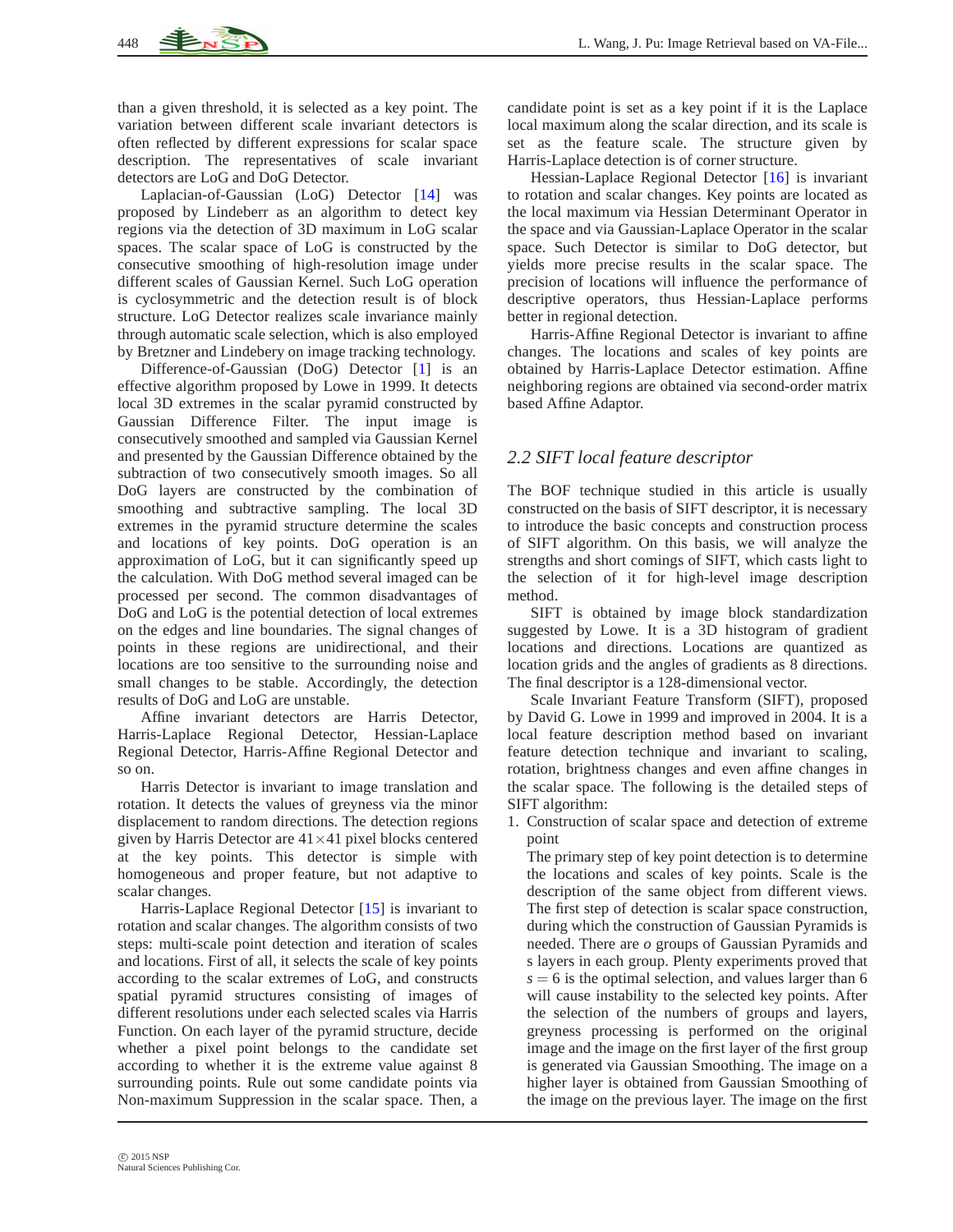

layer of each group (except for the first group) is obtained from 1/2 sampling of the image on the last layer of the previous group. In Gaussian Pyramids constructed in this way, the scales of images are increasing by k as the ascending of layers. Each layer of DoG is from the subtraction of previous two layers. DoG Pyramid is the scalar space for key point detection.

2. Determination of key point locations

To determine the locations of key points, the value of every pixel in every layer of image should be compared with its surrounding 26 pixels. If the value is a local extreme, then it is included into the candidate set for key points. After extreme detection, we get the candidate set. Then, to get robust key points, two steps are taken. The first step is to rule out low-contrast points, i.e. the pixel values of key points should differ greatly from its neighboring points. The second step is to rule out edge points, because DoG Operator yields strong edge response, which results in unstable edge points. The deletion of edge points will increase the matching stability and resistance to noise.

3. Determination of key point directions

The construction of direction parameters of key points ensures rotation invariance. In SIFT algorithm, the value and direction of the gradient of a key point are its direction parameters. They are defined as follows:

$$
m(x, y) = \sqrt{(L(x+1,y)-L(x-1,y))^2 + (L(x,y+1)-L(x,y-1))^2}
$$
 (1)  
\n
$$
\theta(x, y) = \tan^{-1}((L(x,y+1)-L(x,y-1))/(L(x+1,y)-L(x-1,y)))
$$
 (2)

The algorithm samples in the window centered at the key point with the radius of r and calculate the direction of gradient in the neighboring area via histogram. The range of gradient histogram is 0∼360 degree, in which each column spans 10 degrees and there are 36 columns. The peak values of the histogram are the principal direction of the neighboring gradient, i.e. the direction of this key point. If a peak value that is 80% of the principal peak exits, the corresponding direction is the auxiliary direction of this key point. A key point may be assigned to several directions (one principal and more than one auxiliary), which can increase the robustness of matching.

4. Generation of descriptor

First of all, rotate the axis to the direction of key point to ensure rotation invariance. Make the gradient histograms in 8 directions in each  $4\times4$  pixel block and achieve the sum of each gradient direction to form a seed point. For each key point,  $2 \times 2$  i.e. 4 seed points are picks, each contains the information of 8 directions, thus, a 32-dimensional descriptive vector. In actual calculation, Lowe suggested to describe each key point using  $4\times4$  seed points to increase the stability of matching. Thus, 128 data points, i.e. a 128-dimensional SIFT vector, are generated for one key point. The SIFT feature of an image is formed through the above four steps and it contains information such as key point locations, directions, scales and descriptors. The most frequently used information in this article is the descriptor.

The SIFT vector has the following advantages: a) SIFT is a local feature, which is invariant to rotation, scaling and change of light and stable in a certain extent of changes in visual angle, affine transformation and noise. b) It contains abundant information and has great distinctiveness, so it is applicable to fast and accurate matching among mass feature data. c) It has a large quantity that even a few objects can generate a number of SIFT features. d) It is high-speed, which makes extraction convenient and fast and satisfies the requirement of real-time. e) It is extensible and easy to combine with other feature vectors.

The above advantages secure the importance of SIFT in the area of image and video processing. However, its high-resolution and stability increase the complexity. To describe an image, hundreds and thousands of feature vectors are needed. Such complicated description causes the problems of high complexity and storage demand during mass image database retrieval and video frame detection. In addition, the variation of the number of vectors in different images brings difficulty in matching algorithms. Therefore, researchers have started to regard these features as a whole and use semantic method to describe images via some statistic ideas.

## *2.3 Vector Approximation*

With the rapid increase of multimedia data, it becomes an urging demand to obtain more profits in multimedia data storage, browsing, retrieval and search. Many applications such as digital museums, online entertainment and shopping as well as multimedia data retrieval have concentrated active searching more on the indexing and retrieval of image database. Meanwhile, image retrieval is an important part of multimedia information management. Retrievable images should be indexed via the content, which is usually realized by labelled key words, automatically detected Visual Cues or visual words. Sematic based image retrieval via labelled key words is a simple method. But for large database, the performance of this method loses rapidly with the expanding of data.

The aim of indexing structure in multimedia information retrieval is to receive the query results as soon as possible. With the increase of dimensions, Dimensional Disaster is unavoidable in tradition indexing structures. Weber et al. forwarded Vector Approximation File (VA-file) [\[17\]](#page-10-16) on the basis of Cost Model in high-dimensional spaces. This method employs not tree indexing but rather a sequential access searching algorithm. But it is not the original vectors that are visited, but rather the approximate vectors after compression. During retrieval, the minimum and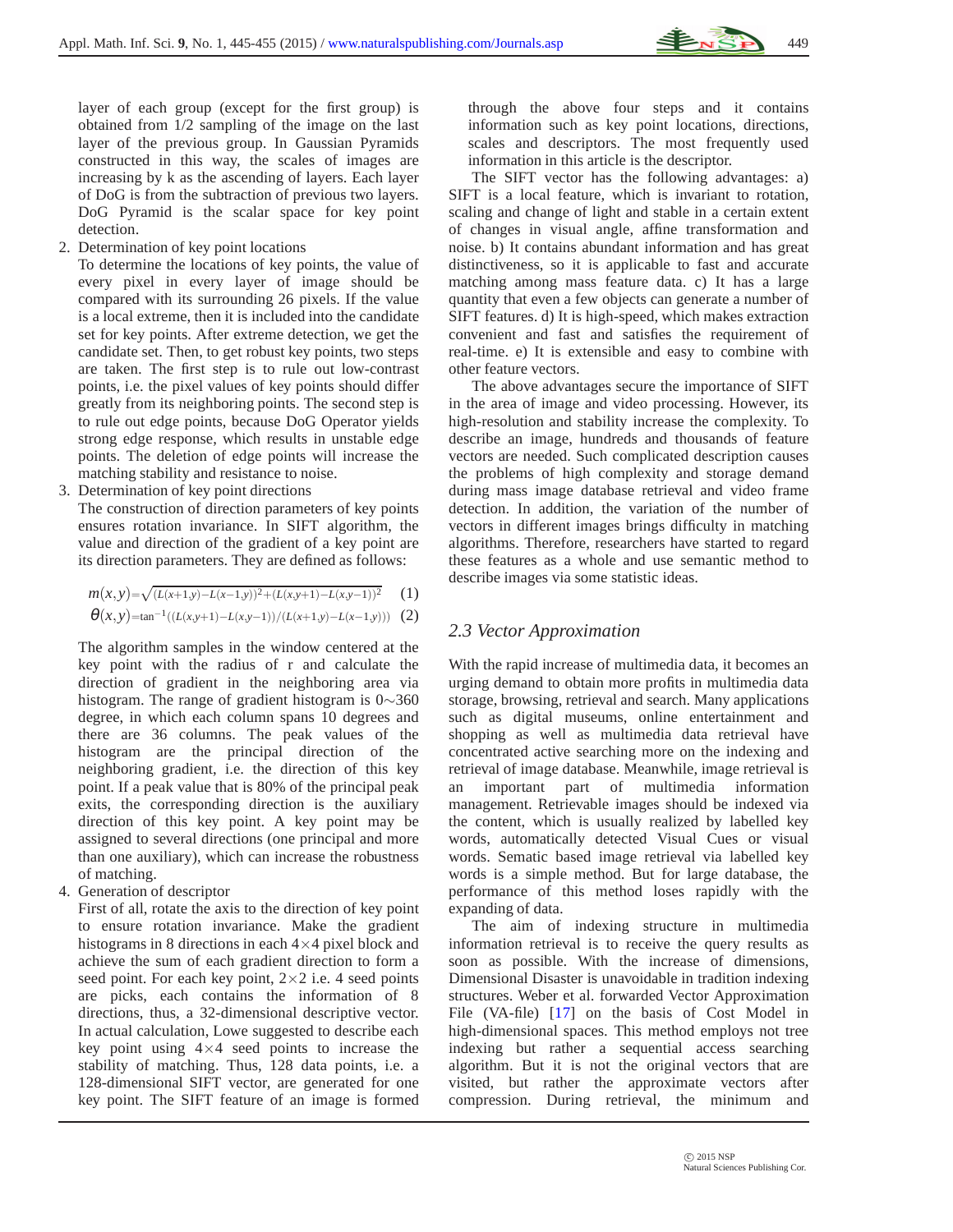maximum limit of the distance between the query vector and the original feature vector is calculated via the approximate vector, and according to the bounds most data are filtered out. The storage of approximate vectors are far less demanding than the original vectors, so VA-file will effectively reduce the I/O duration during the searching process and greatly improve the searching efficiency.

VA indexing maintains two data files: sequence file for approximate vectors and sequence file for original vectors. Assume the dimension of the vector space is *d*, to perform approximation to vectors, the space of each dimension *j* is allocated with certain approximate digits  $b_i$  ( $\sum b_i = b$ ) and divide the axis equally into  $2^{bj}$  intervals and the vector space into  $2<sup>b</sup>$  hypercubes. The approximate vectors of all vectors in the same hypercube are the same. As shown in Figure 1, the space of each dimension in the 2D space is assigned 2-bit numbers, and then the approximate vector of  $p_i$  is [\[11\]](#page-10-10). Thus, vectors that were originally presented by two floats (8 bytes) are now presented only via 4 bits, and thus the vectors are compressed. The sequential file of all approximate vectors is a VA-file. Suppose the approximate vector of *p<sup>i</sup>* is  $a_i$ , then the maximum limit of Vector  $p$  and Vector  $q$  is  $u_i$  and the minimum limit is  $l_i$ .



**Fig. 1:** Vector approximation file diagram in 2-dimension.

Label the  $2^{bj}$  breakpoints of *j*-axis as  $f_l, j, l = 0, 1, \ldots$ ,  $2^{bj} - 1$ , and the lth interval is presented as  $[f_l, j, f_{l+1}, j]$ . Then  $u_i$  and  $l_i$  is calculated as:

$$
l_i = \left(\sum_{j=1}^d (l_{i,j})^p\right)^{1/p} \tag{3}
$$

$$
u_i = \left(\sum_{j=1}^d (u_{i,j})^p\right)^{1/p} \tag{4}
$$

Therein:

$$
l_{i,j} = \begin{cases} q_j - f_{l+1,j} & q_j > f_{l+1,j} \\ 0 & q_j \in [f_{i,j}, f_{l+1,j}] \\ f_{l+1,j} - q_j & q_j < f_{l,j} \end{cases}
$$
(5)

$$
u_{i,j} = \begin{cases} q_j - f_{l+1,j} & q_j > f_{l+1,j} \\ \max(q_j - f_{l+1,j}, f_{l+1,j} - q_j) & q_j \in [f_{i,j}, f_{l+1,j}] \\ f_{l+1,j} - q_j & q_j < f_{l,j} \end{cases}
$$
(6)

There are two steps in k-nearest Neighbor based on VA-file. The first step is to calculate the maximum limit  $u_i$ and minimum limit *l<sup>i</sup>* between Approximate Vector *a<sup>i</sup>* and Query Vector  $q$ . When  $l_i$  is larger than the present  $k^{\text{th}}$ smallest maximum limit, this vector will be deleted, for there are at least *k* vectors that are more suitable for the requirement. Those remaining vectors will enter the next step. In the second step, the original vectors are visited. Visit the candidate vectors remained from the first step sequentially according to the increase of corresponding minimum limits and calculate their distances from the query vector. Not all candidate vectors are visited. If the distance minimum limit of a vector is higher than the  $k^{\text{th}}$ nearest neighbor, then, without reaching an end, the present *k* neighbors are the results. Under high dimensional conditions, VA-based indexing is the only method better than sequential searching for high precision nearest neighbor query. As for other methods, they cannot ensure that they are better than sequential searching on any format of dataset in high-dimensional situations. However, VA-based Nearest Neighbor Searching employs exhaustive algorithm and needs to visit all data, so the CPU operation complexity and I/O complexity become the limiting factor when the dataset is large.

### *2.4 BOW Model*

In text classification area, there is a model called Bag of Words (BOW) Model. It is a simplified model of natural language processing and retrieval. In this model, texts (paragraphs and files) are simplified as the set of non-sequential words without grammars and sequences. The appearance of words is independent. BOW plays a critical role in text classification. It proposes an idea to describe texts based on statistics. In this idea, words in the training texts are trained and a unique vocabulary is generated. Then, the target text is processed via the vocabulary and the frequency of each word in this text is summarized to construct the descriptive vector of the text. Afterwards, text classification or retrieval is performed based on the vectors. BOW is efficient as well as simple. In 2003, Sivic et al. from Oxford University were the first to forward BOF [\[18\]](#page-10-17). The idea is mostly similar to semantic classification based on texts. Local features are quantized as labelled visual words, and visual words from the training set are clustered into a codebook. A local feature is mapped to a histogram reflecting the frequencies of key words, i.e. a BOF vector. This generation of BOF has provided new an approach in the area of image semantic understanding. The basic idea of BOF is to regard an image as a set of independent image blocks, and from each image block a descriptive vector (descriptor) is constructed. Cluster the descriptors of the training set to form a codebook containing visual words. Perform Weighting Statistics analysis on the descriptor of target image according to the codebook to generate a feature histogram vector whose dimensional number is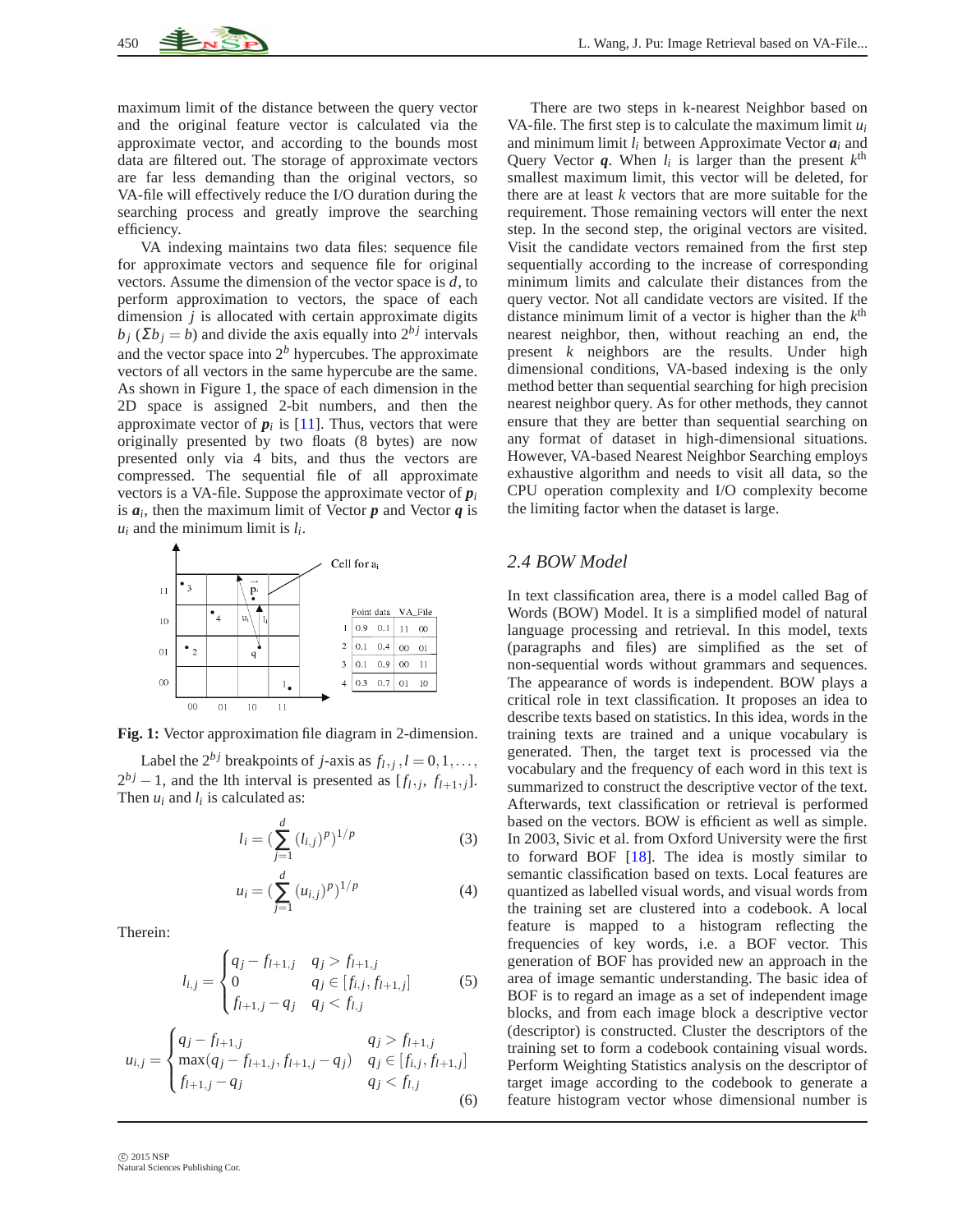

1000∼4000, and this high-dimensional vector presents the image. Afterwards, generate a classifier according to the high-dimensional vectors of images from the training set and perform image classification. The main steps of BOF construction algorithm is as follows:

- 1) Detect image blocks and generate descriptors. Common methods to detect image blocks are dense sampling algorithms, random sampling algorithm and key point based sampling algorithms, such as Harris-Laplace, Laplacian and Gaussian. Common methods for descriptor generation are SIFT, PCA-SIFT and GLOH.
- 2) Allocate descriptors of image blocks into different clusters via a clustering algorithm. The centers of clusters are called visual words, and the set of visual words is a codebook. Common clustering algorithms are K-mean and so on.
- 3) Allocate the descriptors of target image into the clusters in the codebook using a weighting strategy. Construct a key point frequency vector according to the number of descriptors in each cluster. According to the specific application, the original vector is further processed, such as weighting and normalization.

#### **3 Multi-resolution BOW**

To achieve better classification and discrimination via BOF, the number of dimensions should reach a certain value, which is as small as 2000∼4000 and as large as tens of thousands. The description of mass data via such highly dimensional vectors is time-consuming. BOF-based image retrieval is high-dimensional data retrieval at the same time. Theoretically, methods for high-dimensional data processing, such as dimension reduction, are applicable to BOF. Inspired by MRSA Stratification, this article phases this method into BOF processing and adapts it to this new application area.

#### *3.1 Multi-resolution BOF constructed by MRSA*

Researchers has found an effective multi-resolution searching algorithm for fast exhaustive searching, namely MRSA. To delete improper candidates, this algorithm has developed a Sum Pyramid Structure for image features (or histograms). For Histogram *X*, the Summation Pyramid is defined as a sequence of histograms  $\{X^0, \ldots, \}$  $X^l$ , ...,  $X^L$ }.  $X^L = X$  and there are  $2^l$  components in  $X^l$ . The number of components is cut by half in low-resolution situations. A pyramid structure is generated via the accumulation of neighboring components in high layers, i.e.  $X^l(i)$  is generated via:

$$
X^{l}(i) = X^{l+1}(2i - 1) + X^{l+1}(2i) \quad 1 \leq i \leq 2^{l} \tag{7}
$$

For a given query Histogram *Q*, the following formula can be proved:

$$
d(X, Q) \equiv d^L(X, Q) \geq \ldots \geq d^l(X, Q) \geq \ldots \geq d^0(X, Q)
$$
\n(8)

 $d^{l}(X, Q)$  means  $d(X^{l}, Q^{l})$ . It should be emphasized that the theory is built on the basis of the selection of proper similarity measurement function *d*. Only similarity measurement functions meeting Formula (8) are suitable for pyramid structure construction, such as Hamilton Distance and  $\chi^2$  Distance. In this article we mainly use Hamilton Distance. MRSA pre-calculates the Summation Pyramid of each candidate. When searching for the best match for a target image, the Summation Pyramid of *Q* is constructed at the first place. Then for each layer of the pyramid, calculate the distance  $d^L(X_n, Q)$  between Candidate *L* and the target image and compare it with the minimum distance  $d_{\text{min}}$ . If  $d^L(X_n, Q)$  is larger than  $d_{\text{min}}$ ,  $X_n$  is excluded and spared of the distance calculations of higher layers. The time consumption of higher layer calculation is larger than lower layer, so MRSA can effectively reduce the searching duration. Though the above introduction of MRSA, it is shown that BOF is also a statistic histogram structure. It can be constructed and compared through Hamilton Distance, so MRSA can be easily applied to BOF. MRSA requires the number of components in a histogram to be an even number or 2 to the  $N<sup>th</sup>$  power, but the components of some visual features are not 2 to the  $N<sup>th</sup>$  power. Although Zero-Padding can solve this problem, the size of histograms increases obviously due to this method.

# *3.2 Multi-resolution BOF constructed via Non-uniform Quantization method*

Rather than through the summation of two neighboring components to obtain low-resolution components, we can construct low-resolution histograms through the generation of low-resolution components via the combination of several neighboring components. In this area of information retrieval, if Word *t* appears frequently in a text, it will be allocated a high weighting factor. This can be applied to the area of image retrieval to regard Word *t* as an image feature. During the construction of multi-resolution BOF, we hope to maintain the components with high weighting factors when generating low resolution. So a non-linear function deciding the grouping of neighboring components is needed during the non-uniform quantization. This function varies according to different image datasets. First of all, include all BOF components in a histogram *Xacc*. Suppose there are *Z* key frames in a database, Accumulative BOF Histogram is defined as:

$$
X_{acc}(i) = \frac{1}{Z} \sum_{j=1}^{Z} X_j(i), \quad i = 1, ..., b
$$
 (9)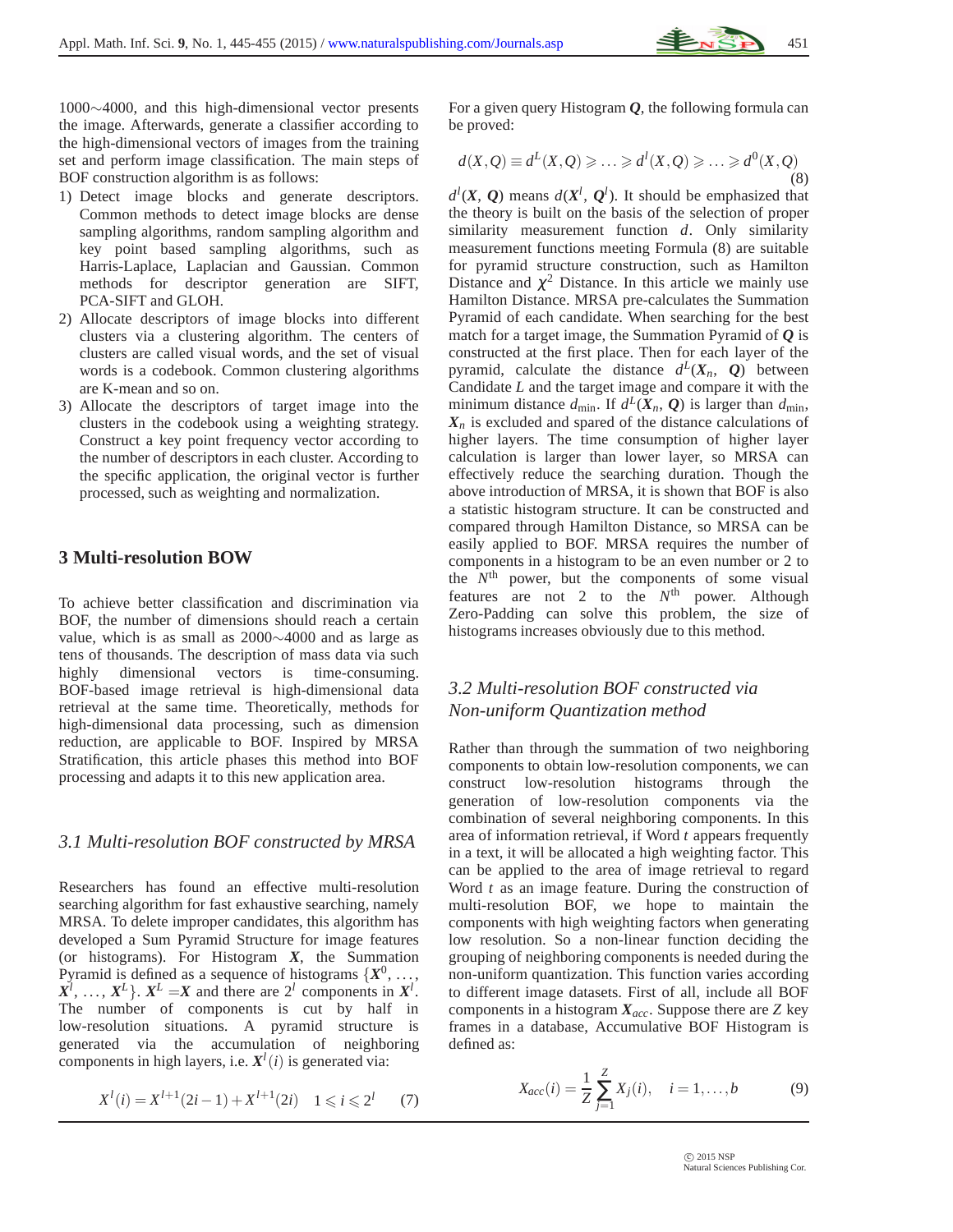$X^j$  is the histogram of the  $j^{\text{th}}$  frame. The weighting factors  $W^{TF}$  and  $W^{TF-IDF}$  are defined as:

$$
WTF = \frac{X_{acc}(i)}{\sum_{i=1}^{b} X_{acc}(i)} \quad i = 1, ..., b
$$
 (10)

$$
W^{\text{TF-IDF}} = W^{\text{TF}} \times (\log(\frac{Z}{z_i}) + 1) \quad i = 1, ..., b \tag{11}
$$

 $z_i$  is the number of non-zero key frames in the  $i^{\text{th}}$ component and *Z* is the number of all key frames. *W*  $=\{w_i | i = 1, \ldots, b\}$  is the set containing the weighting factors of all components. The non-linear function can reconstruct the weighting histogram *W*:

$$
W(i) = \sum_{j}^{i} w(j), \quad i = 1, ..., b
$$
 (12)

New components are generated from present vectors via the following formula:

$$
i_{new} = round(m \times W(i)/W(b)), \quad 1 \leq i \leq b \tag{13}
$$

In this formula, *m* is the number of new low-resolution components. The formula provides the non-linear function needed to construction multi-resolution BOF via non-uniform quantization methods, and it also determines the neighboring components to be processed for the components in the low-resolution histogram.

### **4 Image retrieval algorithm based on VA-file and Multi-resolution BOF**

#### *4.1 Multi-resolution BOF using VA-file*

The multi-resolution structure of BOF is a pyramid structure, which can be retrieved via MRSA. But on this basis, we have made some improvement in this article. Multi-resolution processing can effectively reduce the time consumption, but it increases the redundant storage. Multi-resolution BOF consumes too much storage space and I/O function during mass data processing and thus influences the performance of the whole system. Thus we include VA-file to further improve Multi-resolution BOF and make better performance.

Among the histograms under various resolution  $\{X^0,$  $\ldots, X^l, \ldots, X^L$ , each histogram component  $X_i^h$  can be related to an approximate vector ah via VA-file. Thus a VA sequence  $\{a^0, \ldots, a^h, \ldots, a^H\}$  is constructed. Calculate the minimum limit of ah under different resolutions,  $l_i^h$ . Then  $d(\boldsymbol{p}_i^h - \boldsymbol{Q}^h) \geq l_i^h$ . During K-NN searching, compare the minimum limit under low resolution  $l_i^h$  with the minimum distance  $d_{\text{min}}[M-1]$ , if  $l_i^h \ge d_{\min}[M-1]$ , then:

$$
d(p,Q) = d(p_i^H, Q^H) \ge d(p_i^h, Q^h) \ge l_i^h \ge d_{\min}[M-1]
$$
\n(14)

## *4.2 Image retrieval algorithm based on multi-resolution BO*

We have introduced the image retrieval algorithm based on multi-resolution BOF with VA-file. In this algorithm, array *knn* contains the distances between k approximate labels *i* of query image *Q* and the query point. Array  $knnu$  stores the present  $k$  nearest labels  $i$  and their maximum distances from the query image *Q*. Array *knn l* stores the present *k* nearest labels *i* and their minimum distances from the query image *Q*. The above array is sorted ascending. We divide the algorithm into calculation stage and filtering stage, the detailed process is as follows:

1. Vector calculation stage:

1) Initialize array *knn u*, set the distance as MAXREAL.

2) Pop-up the top elements  $l_i$  and  $i$  in *heap*  $l$ ,

If  $l_i^h \geq knn \mu[k] \text{dist}$ , goto step 3).

else use  $||p_i - q||$  and *i* to replace the element in *knn*[*k*]. Sort *knn*[*k*].

Continue step 2).

3) Algorithm end, the results are kept in *knn* array.

2. Vector filtering stage:

1) Initialize array *knn\_u*, set the distance as MAXREAL.

Initialize *heap l*, and set  $i = 1, h = 1$ .

2) If  $i > N$ , goto step 2).

Repeat each candidate vector.

Calculate maximum limit distance  $u_i^h$  and minimum limit distance  $l_i^h$  between the approximate value  $a_i^h$  and query vector *q*.

if  $l_i^h$  >*knn*  $\mu[k]$ *dist*, eliminate the current candidate vector.

 $i = i + 1$ , set  $h = 1$ .

else  $h = h + 1$ , goto step 2).

3) Calculate maximum limit distance  $u_i^H$  and minimum limit distance  $l_i^H$  between the approximate value  $a_i^H$  and query vector *q*.

If  $l_i^H$  >*knn*  $\mu[k]$ *dist*, eliminate the current candidate vector.

else use  $u_i^H$  and *I* to replace element in  $knn \mathcal{L}[k]$ .

Sort *knn u*[*k*].

Insert  $l_i^H$  and *i*into *heap l*. Goto step 2) and  $i = i+1$ , set  $h = 1$ .

### **5 Ry experiemnts and analysis**

In this article, we have designed many experiments to evaluate the performance of multi-resolution structure in image and video retrieval. The data used are from UQLIPS system of University of Queensland, as shown in Figure 1. This data set contains 10,000 different video segments, including TV advertisements, movie clips, new clips and documentaries. In the experiments, we use key frames to identify each video segment. A key frame is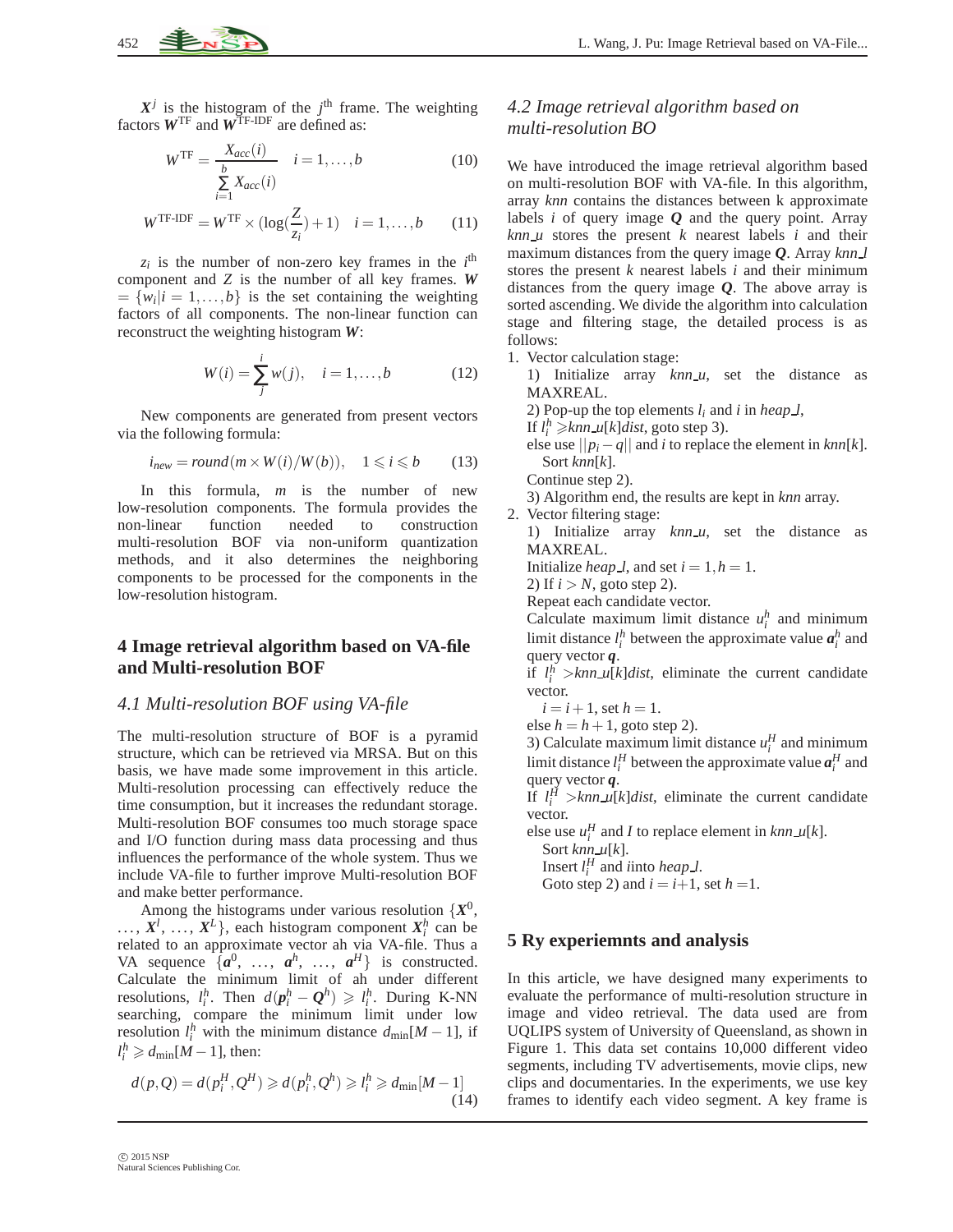

usually a shot from the video. We employ a color-based method to automatically extract key frames and combine all key frames together to form key frames data set.



**Fig. 2:** Key frames extracted for video segments.

The experiments are carried out under the environment of Intel Core 2 2.2G Hz and 4G RAM and averages of several calculations are obtained. DoG Detector and SIFT Descriptor are unanimously used for local feature extraction, and K-means algorithm is used to generate public codebook. Weighting methods TF and TF-IDF are used to generate BOF vectors. Without specification, all experiments in this article are carried out on the mentioned video data set, and 1000 key frames are randomly picked as query images.

# *5.1 Evaluation of the accuracy of Multi-Resolution BOF*

In the experiment, the accuracies of two multi-resolution structures generated via uniform quantization and non-uniform quantization. We randomly select *K* key frames from the key frame set  $(K \text{ is } 10, 20, 30, 40, 50)$ respectively). Evaluations are made through Correctly Retrieved Ration (CRR). When CRR is 1.0, all target images are correctly retrieved. To the highest layer of resolution, i.e. the original BOF vector layer, no quantization method is used. Thus, with the same similarity measure method, the CRR value is the same. The mechanism Frame Number is employed for corrective evaluation. In a video segment, each frame including key frames has a unique Frame Number. If the distance between Frame Numbers of target frame and the resulting frame is smaller than a certain threshold, then the target frame is correctly retrieved. In the experiment, the threshold is set to 20. The similarity measurement function in the experiment is Hamilton Distance. If the correct result appears in the first *K* images, the retrieval is regarded as correct and the algorithm is ended. These experiments mainly evaluate the impact of multi-solution structures on retrieval results, so we do not include VA-file to further process BOF. Multi-resolution employs two-layer structures, i.e. the original BOF and the combinations of different low-resolutions. The original BOF is 2048 dimensional, and low-resolutions are 256, 512 and 1024. Figure 3 shows the result.



**Fig. 3:** The impact of BOF structures with different resolutions on retrieval accuracies, the dimension of different low resolutions are (a) 256 (b) 512 (c) 1024 (d) 2048.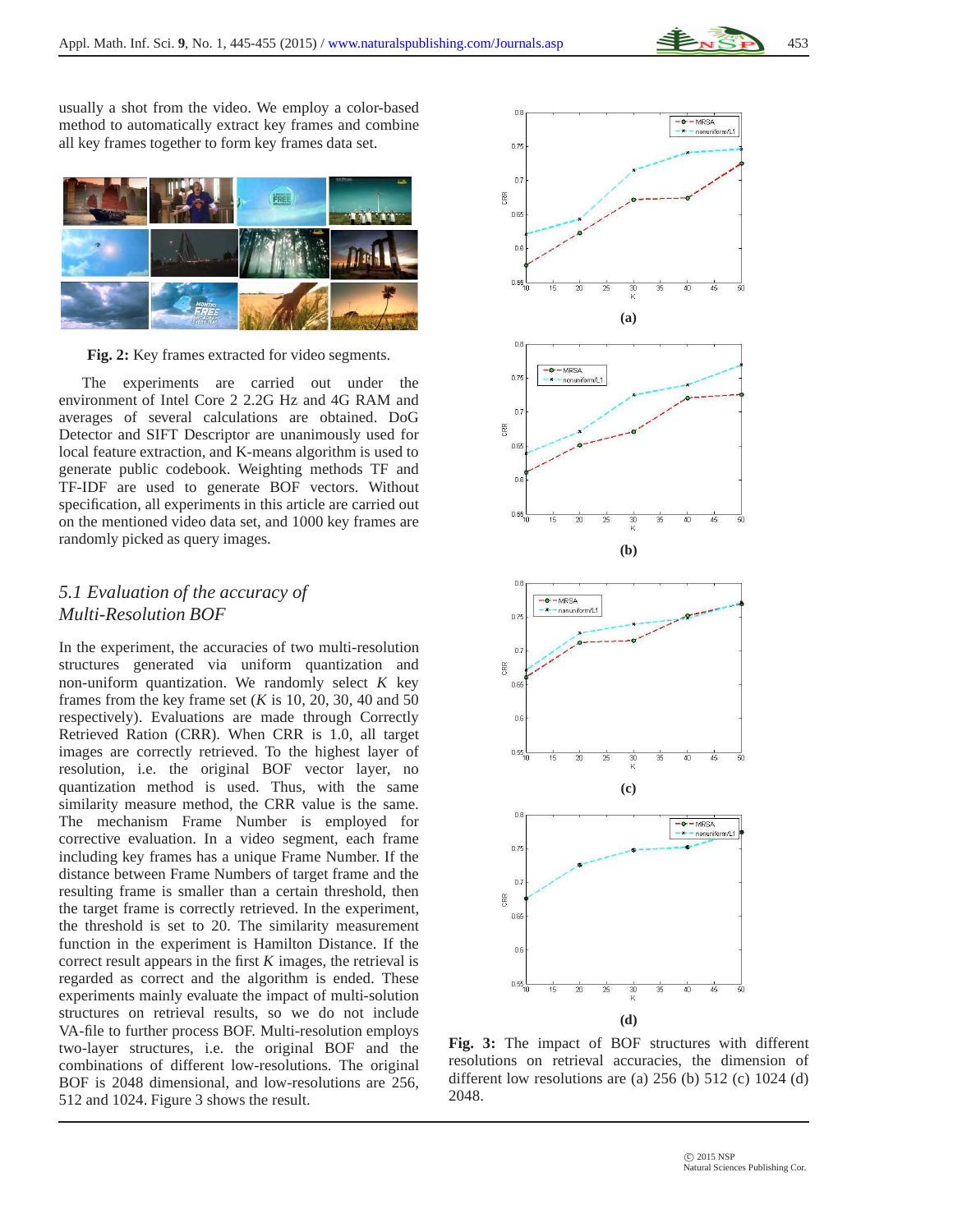The abscissa in Figure 3 is the value of optimal matching number K and the ordinate is CRR. It is shown in the figure that the multi-resolution BOF structure constructed by non-uniform quantization is more accurate than the uniform quantization method MRSA on all low-resolution layers. When the dimension number of the original BOF is 2048, the variation in low resolutions has an impact on the results. Figure  $3(d)$  is the result given by original BOF, i.e. the accuracy curve without multi-resolution structure. It is shown that the accuracy is lowered when multi-resolution structure is included, but such loss can be reduced to a minimum when a proper low resolution is selected. When applying multi-resolution BOF structure, the hierarchical resolution structure should be tested according to different datasets and numbers of target images to reach the optimal effect.

#### *5.2 Comparison on candidate filtering efficiency*

To show the improvement of multi-resolution BOF on candidate filtering, we calculate the visiting rates on multiple resolutions to evaluate the performance of uniform and non-uniform quantization on a candidate set. In this experiment, the codebooks are of size 1024 and the original BOF histogram is generated via TF weighting. Then uniform and non-uniform quantization is used to generate different resolution structures. The dimension of the original BOF is 1024, so the highest layer used in the experiment is 10. The experiment is carried out under two conditions: with and without VA-file. Figure 4 and Figure 5 show the results of candidate filtering by multi-resolution BOF with and without VA-file.



**Fig. 4:** Filtering rate of multi-resolution BOF with VA-file.

The abscissa shows the number of resolution layers, the ordinate show the visiting rates on candidate images. It is shown that on the highest layer, i.e. the layer with the abscissa value of 1, the visiting rate is 1, which means all candidate images are visited. This is normal because no multi-resolution processing is carried out on this layer.



**Fig. 5:** Filtering rate of multi-resolution BOF without VAfile.

Generally speaking, the filtering efficiency of non-uniform quantization is better than uniform. This is mainly because the former maintains more histogram information. Even without VA-file for further processing, many candidates are filtered due to the properties of multi-resolution BOF. It is shown in the experiment that the more the resolution layers are, the better filtering can be reached. However, the application of multi-resolution structures increases the complexity of calculation and storage and in a way influences the accuracy. Thus the number of resolution layers and low-resolution dimensions should be determined according to different datasets to achieve the optimal result. It is also shown that the inclusion of VA-file can further increase the filtering rate, and, according to the properties of VA-file, higher approximated bit number will further improve the filtering.

## **6 Conclusions**

In this article, we have introduced a simple but new method to process high-dimensional BOF vector. The comparison of multi-resolution BOF structures under low resolutions effectively filters some candidates and reduces the time consumption of this algorithm. We have included VA-file to further process multi-resolution BOF to improve the filtering rate and the I/O function when dealing with mass data. First of all, we theoretically proved the effectiveness of the multi-resolution structure, and then experiments further proved that K-NN based on multi-resolution BOF is better in searching speed than tradition BOF algorithm.

#### **Acknowledgement**

The work was supproted by the fund of Collaborative Innovation Center of Tongling University.